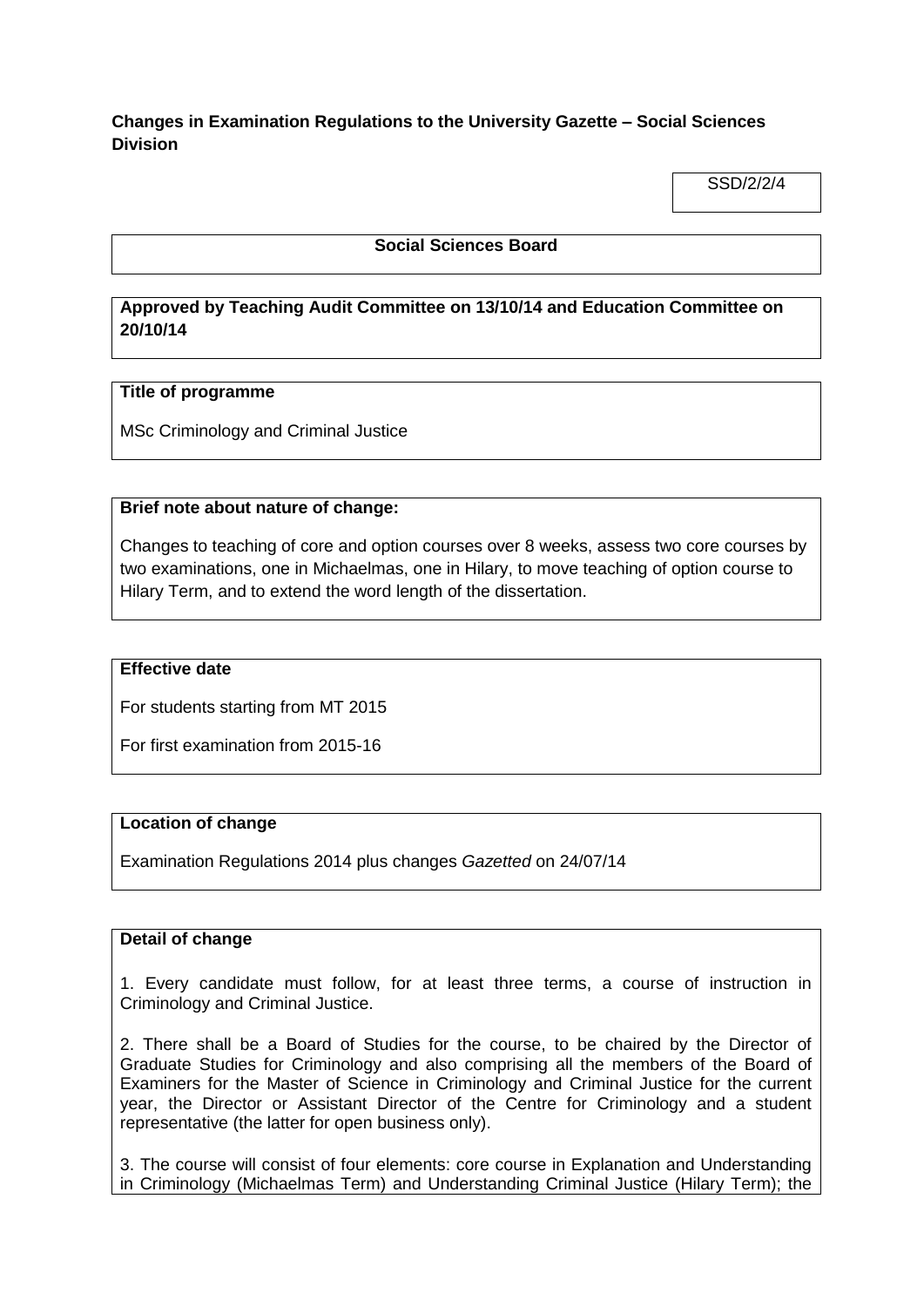course Research Design and Data Collection (Michaelmas Term); options; and dissertation. The core course will run for six eight weeks throughout the first two terms (Michaelmas and Hilary). The Research Design and Data Collection course runs for  $s$ ix eight weeks in the first term (Michaelmas). Options will run for  $s$ ix-eight weeks in each-both Michaelmas and Hilary terms. (Michaelmas, Hilary and Trinity). Candidates will be required to choose two options in Michaelmas Term and three in Hilary Term. each of the first two terms and one for the final term. In Trinity Term students submit a The dissertation will be 812,000-1015,000 words long on a topic to be agreed by the Board of Studies. The required format for this dissertation is the common format prescribed for all law theses, which is printed in the Faculty of Law's Graduate Students' Handbook.

4. The options are listed in the Schedule below.

5. Not all options will necessarily be taught or examined in any one year. Details of those which are available will be published in the Graduate Student Handbook produced by the Centre for Criminology for the year of the examination, subject to any amendment posted on the designated notice board in the Centre for Criminology by Monday of Week Minus One of the Michaelmas Term before the examination is held.

6. In addition to the options set out in the Schedule, candidates may offer any other option that may be approved from time to time by regulation published in the *Gazette* by the end of Monday of Week Minus One of the Michaelmas Term before the examination is held.

7. The course shall be assessed as follows:

(i) *Core Course*: There shall be  $a-2$  two three-hour examinations for the core course, the first to be taken in Week Nought of Hilary Term, and the second to be taken in Week Nought of Trinity Term.

(ii) *Options and Research Design and Data Collection*: Courses other than Research Design and Data Collection,Social Explanation and Data Analysis, Quantitative Analysis for Social Scientists, and Qualitative Methods shall be examined by means of an assessed essay of no less than 3,500 and no more than  $\frac{5,0004}{5,000}$  words (inclusive of footnotes, but excluding bibliography and appendices), for which time will be set aside during the last three weeks 8, 9 and 10 of each-Michaelmas and Hilary terms. A selection of three titles (as determined by the Board of Examiners), shall be posted on the designated noticeboard at the Centre for Criminology by noon on Friday-Thursday of Week Six-Seven of the relevant term. Candidates shall be required to submit two typewritten copies of each essay to the Examination Schools, High Street, Oxford, not later than three weeks after this dateWednesday of Week Ten, by noon. Research Design and Data Collection, Social Explanation and Data Analysis, Quantitative Analysis for Social Scientists, and Qualitative Methods shall be examined by an assessed essay of 2,500 to 3,000 words (inclusive of footnotes, but excluding bibliography and appendices), to be written between Friday Thursday of Week Six Seven and Friday Wednesday of Week Nine Ten of the term in which the course runs. A choice from three titles (as determined by the Board of Examiners) will be posted on the designated noticeboard at the Centre for Criminology by noon on Friday Thursday of Week Six Seven of the relevant term. Candidates shall be required to submit two copies of the essay to the Examination Schools, High Street, Oxford, not later than three weeks after this dateWednesday of Week 10, by noon. In addition, candidates taking Social Explanation and Data Analysis and/or Quantitative Analysis for Social Scientists and/or Qualitative Methods shall be required to complete to the satisfaction of the Course Tutor for the option a form of continuous assessment, which will be approved by the Board of Studies and the details of which will be published in the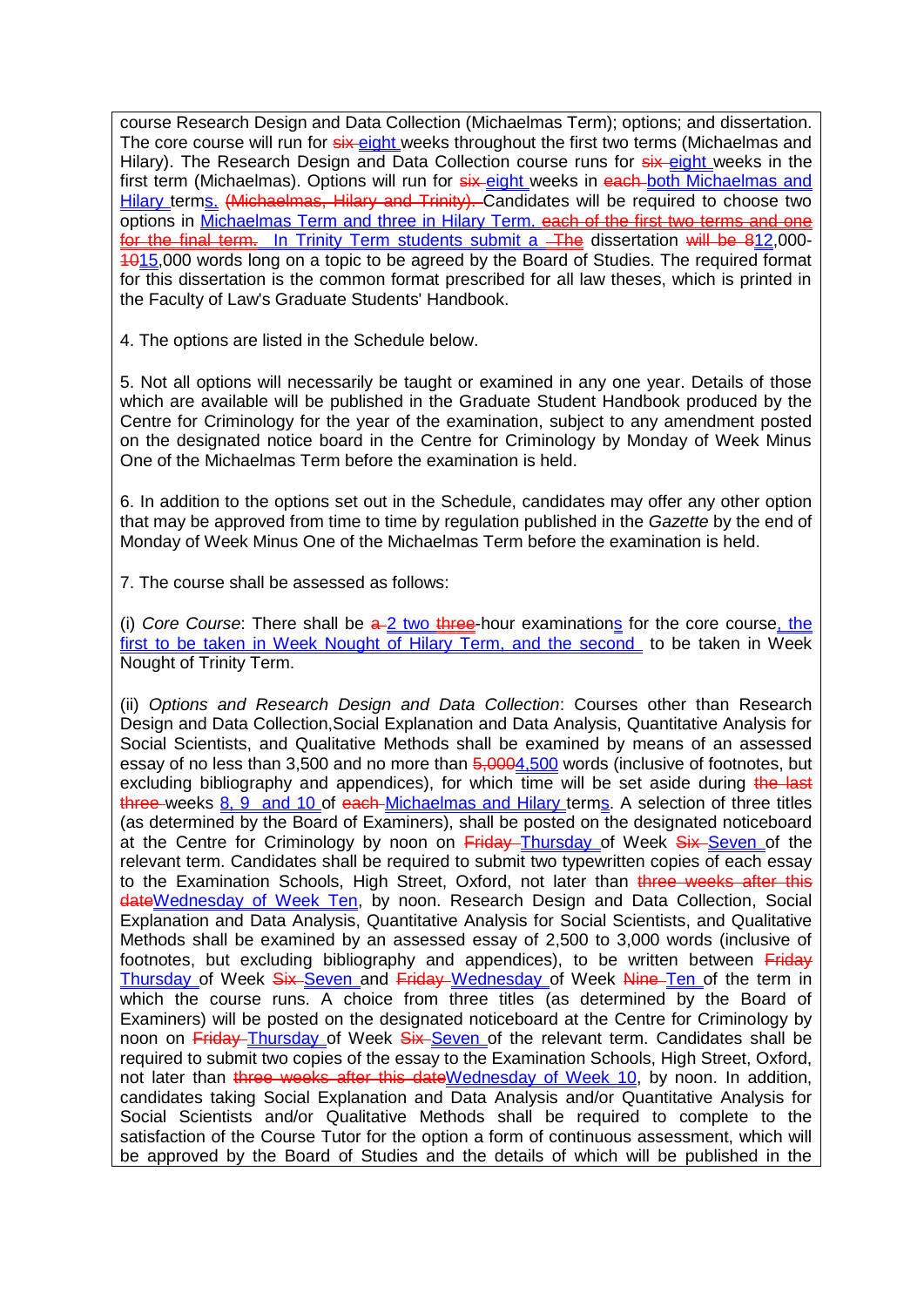Graduate Student Handbook for the relevant year.

(iii) *Dissertation*: Two typewritten copies of the dissertation shall be submitted to the Examination Schools by noon on Friday Wednesday of Week Nine Ten of Trinity Term. One bound copy of the dissertation of each candidate who passes the examination shall be deposited in the Social Science Library, Manor Road.

8. The degree of M.Sc. shall be awarded to any candidate who achieves a mark of at least 50 per cent for (*a*) the five options and the Research Design and Data Collection course, (*b*) the core course paper, and (*c*) the dissertation, as well as satisfactory completion of the continuous assessment element of the Social Explanation and Data Analysis, and/or Quantitative Methods for Social Scientists and/or Qualitative Methods.

9. The examiners may award a distinction for excellence in the whole examination.

10. Arrangements for reassessment shall be as follows:

(i) *Core Course*: Candidates who fail, or withdraw from, the either core course examination may resit the examination according to the standard timetable for examinations in the in the **Trinity Term of the following academic year. Such candidates who have completed** successfully either or both of (*a*) the options and Research Design and Data Collection (i.e. have obtained an aggregate mark of 50 per cent or more) and (*b*) the dissertation, may carry forward the marks gained for the successfully completed components. Candidates may also carry forward their certificate of satisfactory completion of the continuous assessment element of Research Design and Data Collection, and, where relevant, those of Social Explanation and Data Analysis, and/or Quantitative Methods for Social Scientists and/or Qualitative Methods.

(ii) *Options and Research Design and Data Collection*: Candidates who have failed to obtain an aggregate mark of 50 per cent for assessment for the options or who have withdrawn from any assessment, may resubmit assessments for which they obtained a mark of 49 per cent or less. Candidates may resubmit assessed essays in which they have obtained a mark of 49 per cent or less to the Examination Schools, High Street, Oxford, according to the standard timetable for submitting essays in the following academic year. Such candidates who have completed successfully (*a*) the core course examination, (*b*) the dissertation, and (*c*) any assessment for which they have received a mark of 50 per cent or more, may carry forward the marks gained for the successfully completed components. Candidates may also carry forward their certificate of satisfactory completion of the continuous assessment element of where relevant, that of Social Explanation and Data Analysis, and/or Quantitative Methods for Social Scientists and/or Qualitative Methods.

(iii) *Continuous assessment element of Social Explanation and Data Analysis, Quantitative Methods for Social Scientists and Qualitative Methods:* Candidates who fail to complete an assignment which forms part of the continuous assessment element of Social Explanation and Data Analysis and/or Quantitative Methods for Social Scientists and/or Qualitative Methods to the satisfaction of the respective Course Tutor may be required to resubmit that assignment once by noon on Friday Thursday of Week Nine Ten of the relevant term.

(iv) *Dissertation*: Candidates who fail, or withdraw from, the dissertation may resubmit the dissertation by the required date in Trinity Term of the following academic year. Such candidates who have completed successfully (*a*) the core course and/or (*b*) the options may carry forward the marks gained for the successfully completed components. Candidates may also carry forward their certificate of satisfactory completion of the continuous assessment element of Social Explanation and Data Analysis and/or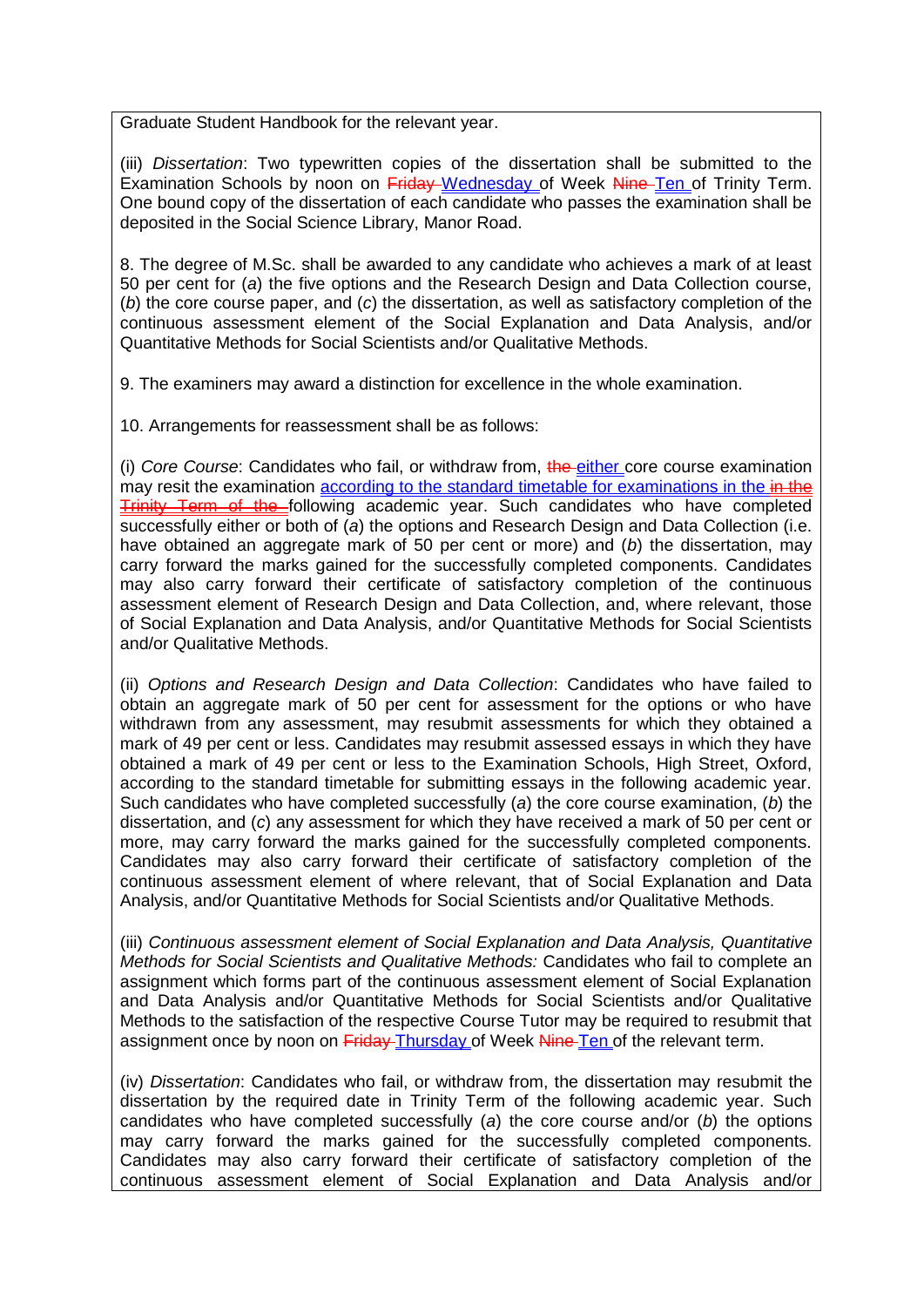| Quantitative Methods for Social Scientists and/or Qualitative Methods. |
|------------------------------------------------------------------------|
| <b>Schedule</b>                                                        |
| <b>Comparative and Transnational Criminal Justice</b>                  |
| Comparative Criminal Justice, Security and Human Rights                |
| <b>Criminal Justice in Transitional Settings</b>                       |
| Criminal Justice, Migration and Citizenship                            |
| Crime and the Family                                                   |
| Desistance from Crime: The Role of Criminal Justice Agencies           |
| Law, Economics and Crime                                               |
| <b>Mafias</b>                                                          |
| News Media, Crime and Policy                                           |
| <b>Policing Global Insecurities</b>                                    |
| Prisons                                                                |
| <b>Public and Private Policing</b>                                     |
| Public Opinion, Crime and Criminal Justice                             |
| <b>Qualitative Methods</b>                                             |
| <b>Quantitative Analysis for Social Scientists</b>                     |
| Race and Gender                                                        |
| Research Design and Data Collection                                    |
| <b>Restorative Justice</b>                                             |
| Risk, Security and Criminal Justice                                    |
| Sentencing                                                             |
| Social Explanation and Data Analysis                                   |
| Sociology of Punishment                                                |
| The Death Penalty                                                      |
| The Politics of Crime Control                                          |
|                                                                        |